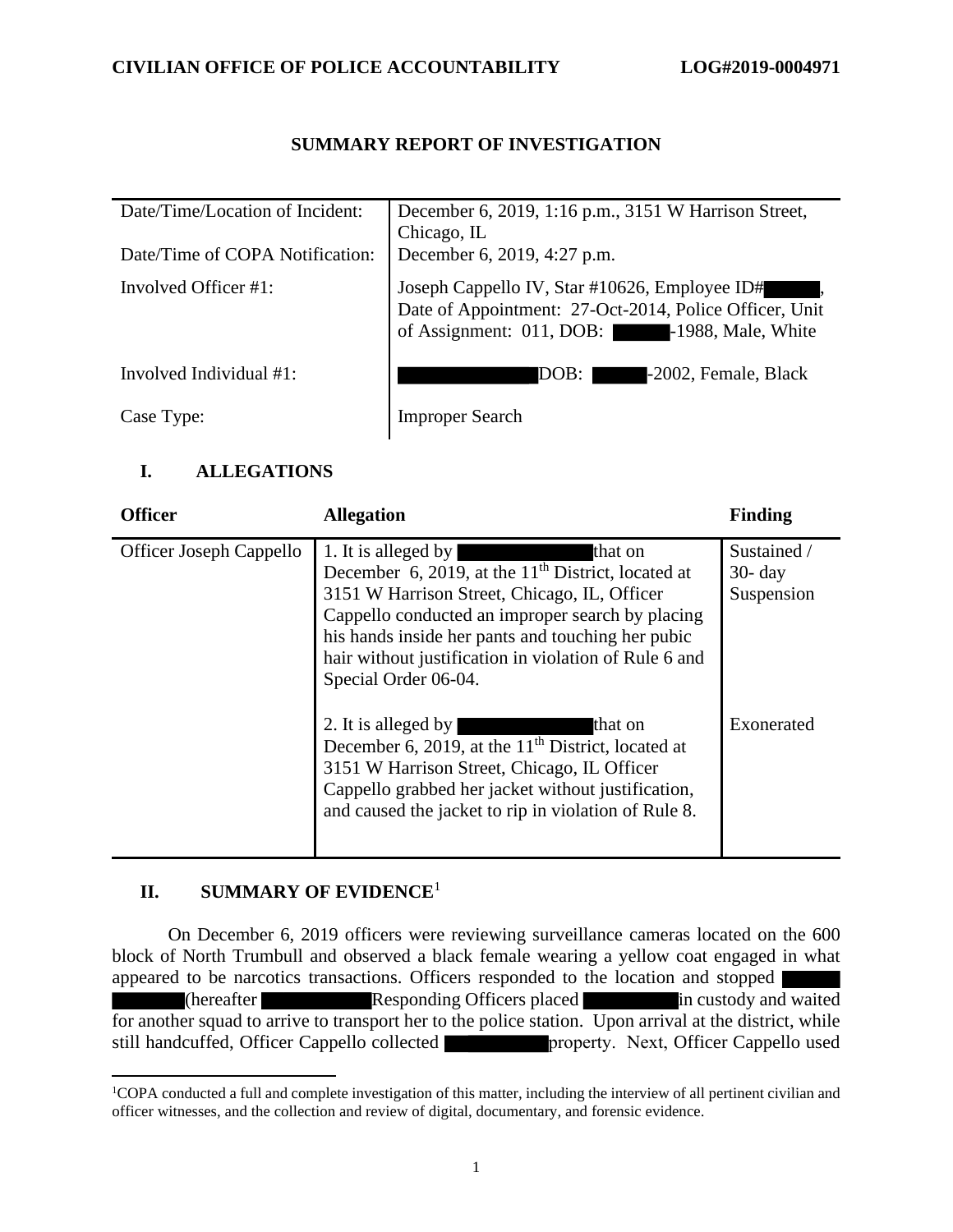the back of his hand to check front right pocket. alleged that Officer Cappello placed his hands inside her pants and touched her pubic hair. then became angry and pulled away from Officer Cappello. Officer Cappello grabbed in a jacket which caused it to rip. Furthermore, spit on the side of Officer Cappello's face as he walked away. **allegations were documented in an Initiation Report**<sup>2</sup> which was submitted to COPA.

COPA obtained a statement from **the contract on December 23, 2019** at approximately 1:25 p.m. at residence located at , Chicago, Illinois. is in the  $11<sup>th</sup>$  grade and attends North Lawndale College Prep high school. the day of the incident she was standing on Homan when the officer, now known as Officer Cappello approached her in an aggressive manner. When Officer Cappello asked her age, she told him she was 17 years old. Officer Cappello then corrected and told her she was 18 years of age. It should be noted that was 17 years old at the time of the incident and at the time of her statement to  $\widehat{COPA}$ <sup>4</sup> Officer Cappello then advised that she was under arrest for soliciting. Stated a transport vehicle arrived and she was taken to the station. After exiting the transport vehicle at the district, Officer Cappello asked if she was carrying any narcotics and **a**dvised she did not have anything in her possession.

After arriving at the police station, Officer Cappello began searching Officer Cappello placed his hand under belt and touched her "vagina hairs,"<sup>5</sup> causing her to go "crazy"<sup>6</sup> and spit on him. stated there was a lady (now known as , also in custody) who stated, "you know you wasn't supposed to be doing that anyway."<sup>7</sup> She stated that she hopped on to the bench and more officers entered the room. Officer Cappello excited, and she never saw him again.

COPA obtained a statement from **Officer Bieniasz**<sup>8</sup> on January 21, 2020 at approximately 2:52 p.m., on the  $4<sup>th</sup>$  floor of COPA offices located at 1615 W. Chicago Ave, Chicago, Illinois. Officer Bieniasz stated on the date of the incident he was responsible for enforcement. He and several other officers went to the location to arrest After the arrest, Officer Bieniasz returned to the district and was standing in the hallway when he heard a commotion in the processing room. Officer Bieniasz stated was upset about being arrested. Officer Bieniasz stated that he observed Officer Cappello "patting down the jacket for weapons."<sup>9</sup> As Officer Bieniasz entered the room, he observed spit in Officer Cappello's face. Officer Bieniasz stated he entered the room as was yelling that "he had touched her vagina. Pussy."<sup>10</sup> Officer Bieniasz stated that he and Officer Donnelly were able to get calm down. Officer Bieniasz was familiar with from a previous arrest, and he did not

<sup>&</sup>lt;sup>2</sup> See Att. 1

 $3$  See Att. 8

<sup>&</sup>lt;sup>4</sup> See Att. 61. was accompanied by a legal guardian at the time of her statement to COPA.

<sup>5</sup> *Id.* at 3:05

<sup>6</sup> *Id.* at 3:10

<sup>7</sup> *Id.* at 3:25

<sup>&</sup>lt;sup>8</sup> Officer Bieniasz appeared with his attorney,  $\frac{1}{2}$ , who was present during the interview. Officer Bieniasz's interview is incorporated as Att. 16.

<sup>9</sup> *Id*. at 8:27

<sup>10</sup> *Id*. at 9:41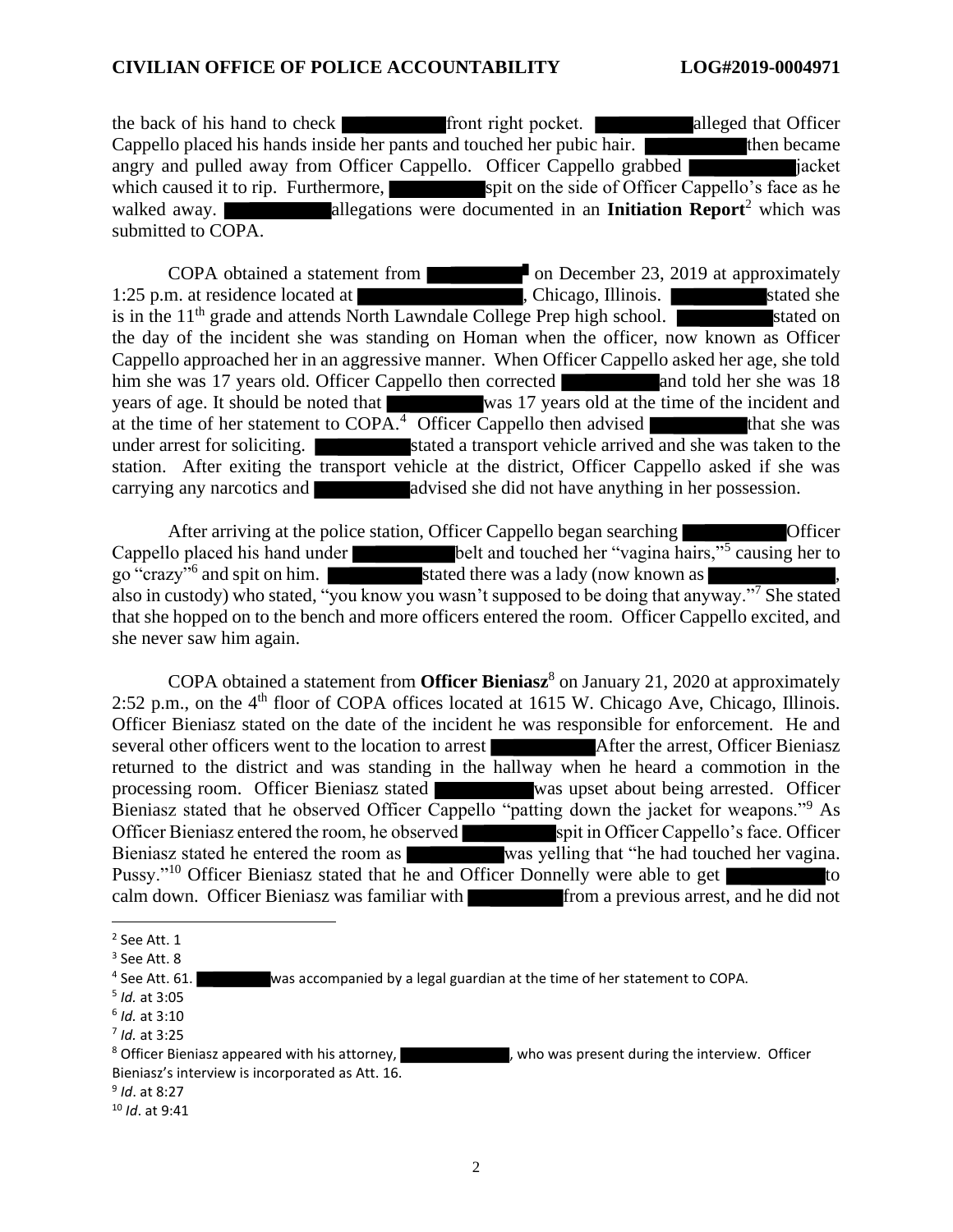recall her being irate or violent. Female officers came and conducted a search and narcotics were recovered and turned over to Officer Bieniasz.

COPA obtained a statement from **Officer Donnelly**<sup>11</sup> on January 28, 2020 at approximately 11:11 a.m., on the  $4<sup>th</sup>$  floor of COPA offices located at 1615 W. Chicago Ave, Chicago Illinois.<sup>12</sup> Officer Donnelly described being "loud"<sup>13</sup>and not the "easiest to deal with."<sup>14</sup> Officer Donnelly stated he ran into the processing room when he heard commotion. Upon entering the room, he observed standing on the processing bench. room, he observed standing on the processing bench. directed at Officer Cappello. Officer Donnelly had a good rapport with and was able to get her to calm down. To the best of his recollection, was handcuffed behind throughout the incident.<sup>15</sup>

COPA obtained a statement from **Officer Cappello**<sup>16</sup> on June 12, 2020 at approximately 2:55 p.m., on the 5<sup>th</sup> floor conference room, at the COPA offices located at 1615 W Chicago Ave, Chicago, Illinois. On the date of the incident, Officer Cappello was working enforcement regarding narcotics sales. Officer Cappello was provided a description of and went to the location where he took her into custody. At the time of the incident, Officer Cappello believed that was 18 years of age, and therefore, an adult. After arriving at the district, Officer Cappello escorted to the processing room. The remained handcuffed, and Officer Cappello collected her purse and asked if she had anything "on her," that could hurt him or another officer and responded, "no."<sup>17</sup> Officer Cappello then advised that he would "check."<sup>18</sup> Officer Cappello stated he used the back of his hand by her front waistband, near her right front pocket. then through a "temper tantrum"<sup>19</sup> and began jumping up and down on the benches and running around the processing room. Officer Cappello went on to say, "as soon as I felt that object I pretty much sure of what it was."<sup>20</sup> He suspected to be in possession of narcotics as he felt a hard object. Officer Cappello described as a threat due to her behavior. He was familiar with because he frequently researched CLEAR during his tour of duty and remembered seeing her name. However, he did not recall previously arresting The incident ended with spitting on his face and Officer Cappello exiting the processing room.

According to the **Case Report**, <sup>21</sup> officers were monitoring POD cameras #7566 and #4060W and observed and and (hereafter engaging in narcotics transactions. Officers were also positioned near the location and heard both

<sup>17</sup> *Id*. at 9:11

- <sup>19</sup> *Id*. at 9:42
- <sup>20</sup> *Id.* at 10:25
- $21$  See Att. 3

<sup>&</sup>lt;sup>11</sup> Officer Donnelly appeared with his attorney,  $\blacksquare$ , who was present during the interview. Officer Donnelly's interview is incorporated at Att. 68.

<sup>12</sup> See Att. 68

<sup>13</sup> *Id.* at 10:15

<sup>14</sup> *Id.* at 10:20

<sup>15</sup> *Id.* at 21:22

<sup>&</sup>lt;sup>16</sup> Officer Cappello appeared with his attorney,  $\blacksquare$ , who was present during the interview. Officer Cappello's interview is incorporated at Att. 60.

<sup>18</sup> *Id.* at 9:13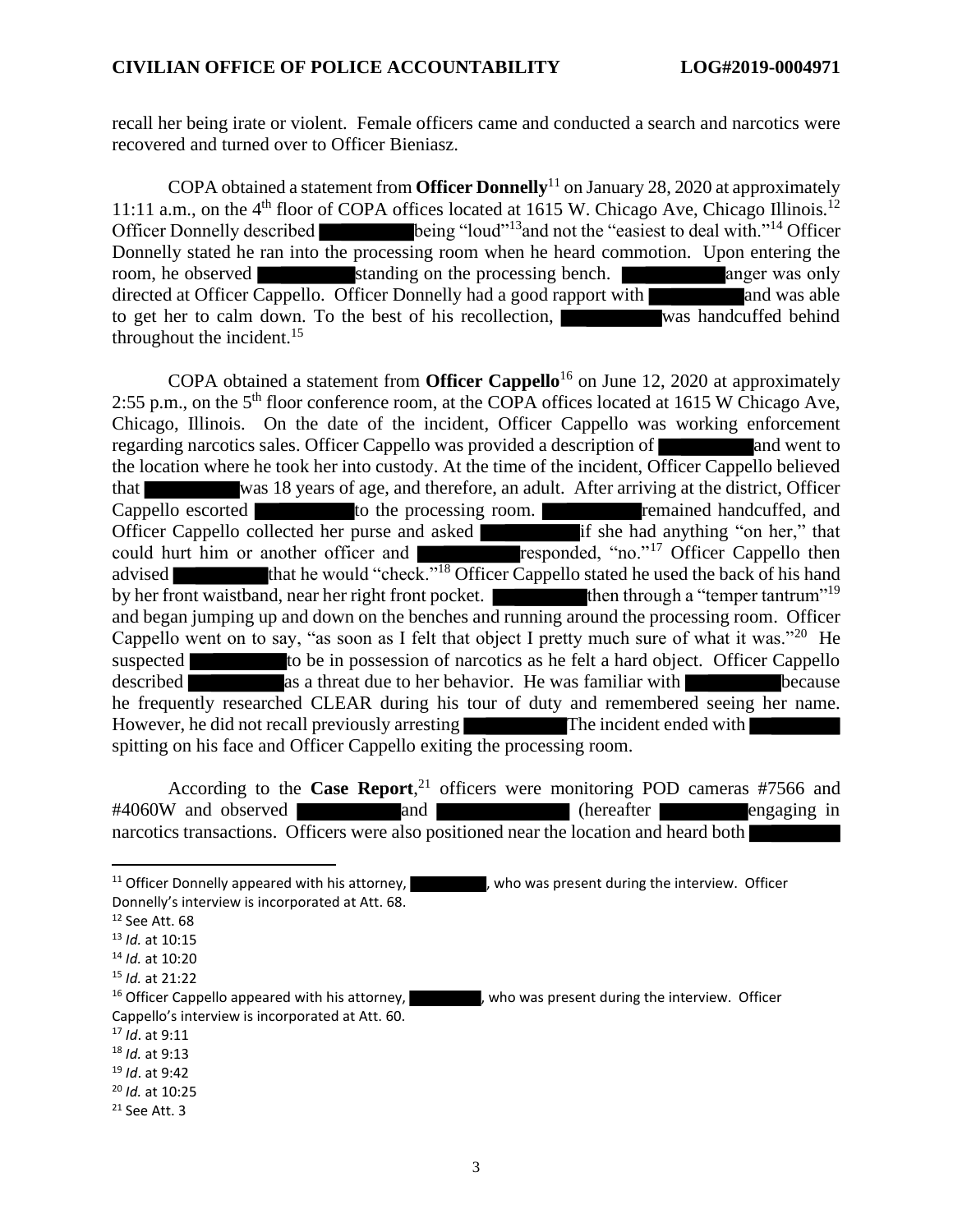and velling "blows," which is the street terminology for heroin. Upon arrival, both and were placed in custody and transported to the  $11<sup>th</sup>$  District. Upon arrival, Officer Cappello collected **property.** Officer Cappello removed a black glove from left jacket pocket. The case report further states that Officer Cappello "felt an object," after he placed the back of his right hand on the front front right pocket. became irate and pulled away from Officer Cappello causing her jacket to rip. spit along the right side of Officer Cappello's face. Officer Bernadette and Officer Santana conducted a custodial search of **and discovered two bags of heroin in the waistband** of her pants.

COPA obtained **Body Worn Camera<sup>22</sup>** (BWC) which depicts Officer Cappello talking to a female, black, yellow coat, red crossbody purse, and black jeans, now known as During the recording Officer Hernandez asks  $\blacksquare$  if she has an ID on her person, and  $\blacksquare$ replies, "no sir."<sup>23</sup> Officer Hernandez then asks her age, to which she replies she is 17. Officer Hernandez asks her if she is sure and she states yes.

Additionally, Officer Cappello and discuss why she was arrested as a group of people walk up the sidewalk towards them. One of the male subjects in the group advises Officer Cappello that is his sister. Officer Cappello then replies, "I don't care. She's eighteen."<sup>24</sup> Further into the recording asks for a phone to call her mother, and Officer Cappello responds, "No. You're an adult."<sup>25</sup> The two of them engage in a back and forth discussion and advises Officer Cappello that she is 17 years old. Officer Cappello insists that is 18 years of age.

COPA obtained the **TRR**<sup>26</sup> completed by Officer Cappello. The TRR lists as the subject. According to the TRR, did not follow verbal direction, used verbal threats, pulled away and physically attacked Officer Cappello by spitting on him. Additionally, the narrative states "became irate and began to use abusive language when she pulled away as P.O. Cappello was holding onto her jacket causing a large rip then letting go."<sup>27</sup>

COPA conducted a **Canvass**<sup>28</sup> of the 3900 block of West Van Buren in Chicago, Illinois on January 7, 2020 in search of witness, (hereafter While in route to the last known address for COPA Investigators spotted a female, black walking westbound on West Van Buren matching description. a recorded statement to COPA. However, she stated that on December 6, 2019 she was at the 11<sup>th</sup> District waiting to be processed along with a young light skinned girl between 14-16 years of age. went on to say that the girl experienced an "illegal search." She observed a male, white officer with a beard, wearing plain clothes and a skull cap, place his hands inside of the minor's pants in search of contraband. Stated the female was wearing tight pants, so

<sup>22</sup> See Att. 46, 47 & 48

<sup>23</sup> See Att. 48 *Id*. at 2:09

<sup>24</sup> See Att. 47 *Id*. at 3:52

<sup>25</sup> *Id*. at 4:52

<sup>26</sup> See Att. 66

<sup>27</sup> *Id*. at page 2

<sup>28</sup> See Att. 62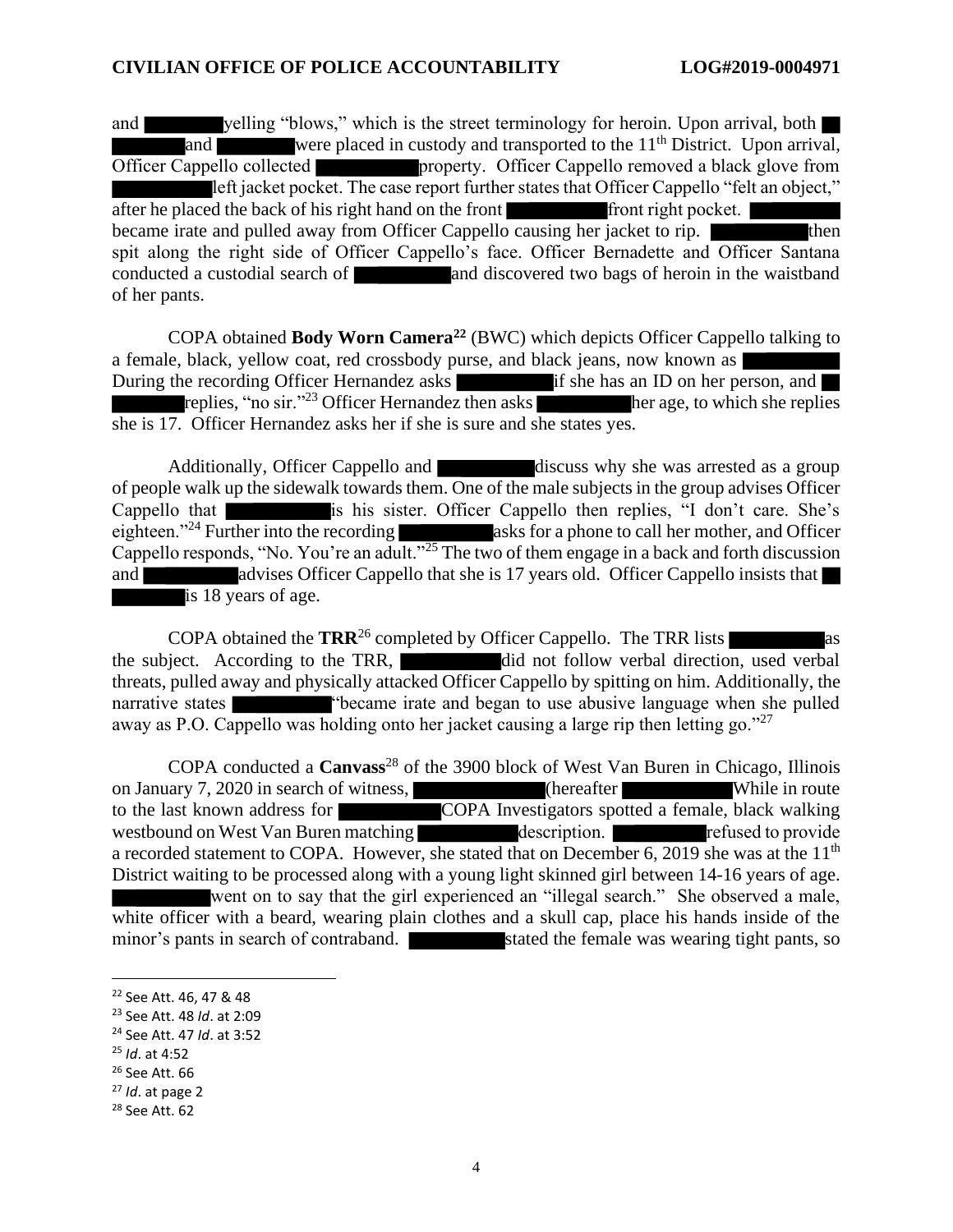#### **CIVILIAN OFFICE OF POLICE ACCOUNTABILITY LOG#2019-0004971**

the officer had to pull her pants at the waist and go inside in a downward motion. stated that during the search the female continuously yelled, and the female spat at the officer.

#### **III. Legal Standard**

For each Allegation COPA must make one of the following findings:

1. Sustained – where it is determined the allegation is supported by a preponderance of the

evidence.;

2. Not Sustained – where it is determined there is insufficient evidence to prove the

allegations by a preponderance of the evidence;

3. Unfounded – where it is determined by clear and convincing evidence that an allegation

- is false or not factual; or
- 4. Exonerated where it is determined by clear and convincing evidence that the conduct

described in the allegation occurred, but it is lawful and proper.

A **preponderance of evidence** can be described as evidence indicating that it is **more likely than not** that the conduct occurred and violated Department policy. See *Avery v. State Farm Mutual Automobile Insurance Co*., 216 III 2d 100, 191 (2005), (a proposition is proved by a preponderance of the evidence when it is has found to be more probably true than not). If the evidence gathered in an investigation establishes that it more likely that the misconduct occurred, even if by a narrow margin, then the preponderance of the evidence standard is met.

**Clear and convincing evidence** is a higher standard than a preponderance of the evidence but lower than the "beyond-a-reasonable doubt" standard required to convict a person of a criminal offense. See *e.g., People v. Coan*, 2016 IL app (2d) 151036 (2016). Clear and Convincing can be defined as a "degree of proof, which, considering all the evidence in the case, produces the firm and abiding belief that it is highly probable the proposition … is true" *Id*.at 28

## **IV. ANALYSIS AND CONCLUSION**

COPA finds **Allegation #1** that on December 6, 2019, at the 11<sup>th</sup> District, located at 3151 W Harrison Street, Chicago, IL, Officer Cappello conducted an improper search by placing his hands inside **pants** and touching her pubic hair without justification is **SUSTAINED.** alleged that after arriving at the police station, Officer Cappello began searching her, placed his hand under her belt, touched her "vagina hairs," During his statement to COPA, Officer Cappello admitted that he felt an object when he used the back of his right hand to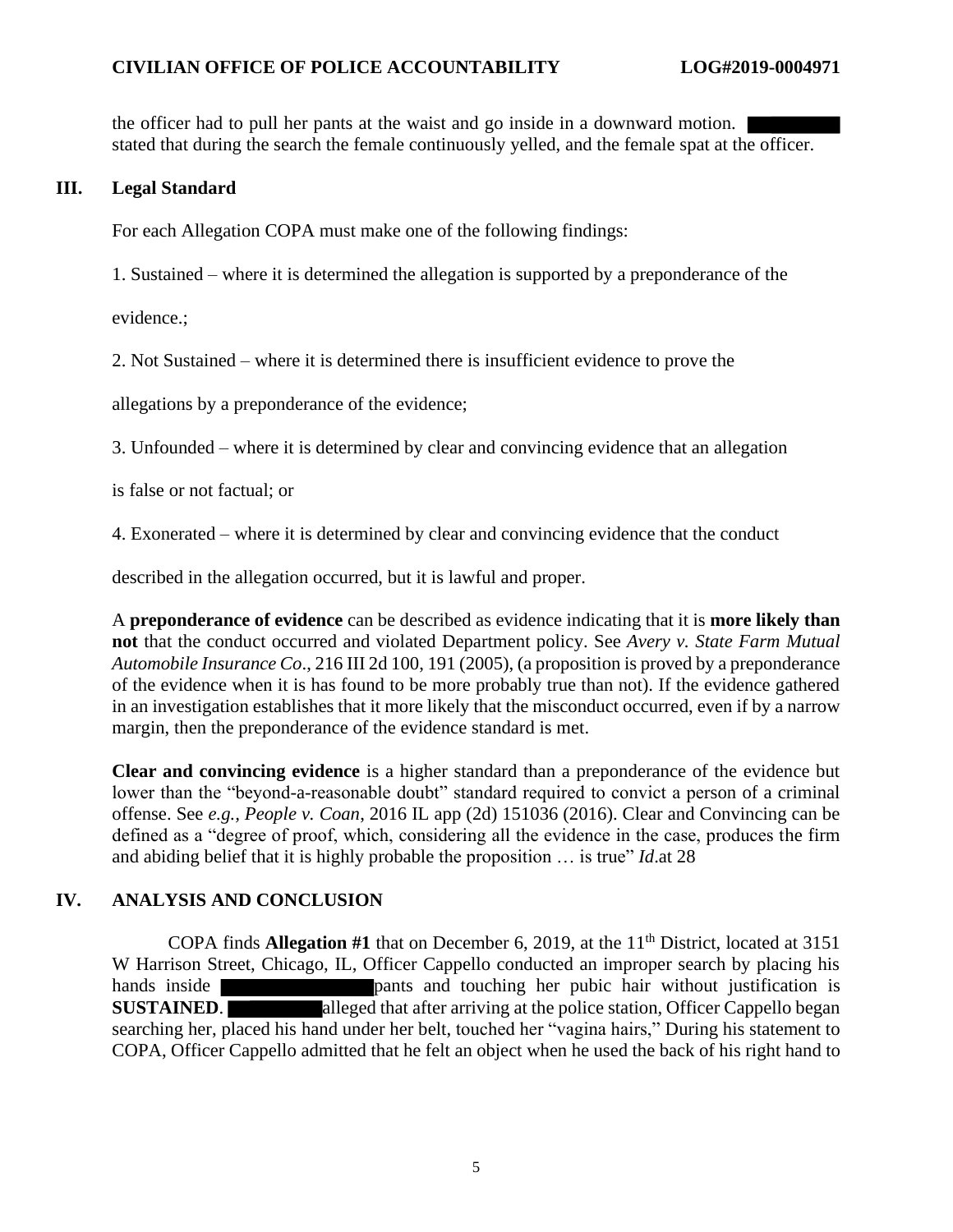check front right pocket.<sup>29</sup> The Initiation Report, Case Report and Arrest Report state that Officers Bernadette and Santana recovered two baggies of what was suspected to be heroin from waistband. Officers Bieniasz and Donnelly did not fully observe the search and only entered the room once began yelling and complaining of the search. However, was in the room and corroborated story by stating that experienced an "illegal search,"<sup>30</sup> and that the male, white officer pulled **pants** at the waist and went inside in a downward motion. **immediate outcry overheard by Officers** Bieniasz and Donnelly combined with the statement of make it more likely than not that Officer Cappello did place his hand inside her waistband and touched her pubic hair. It should be noted that COPA does not find and has no evidence to show that his actions were sexual in nature. However, per Special Order  $06-04$  V(C)(7(a) Processing of Juveniles and Minors under Department Control, "the juvenile will be searched and accompanied into the lockup by a sworn member of the same sex as the juvenile arrestee."<sup>31</sup> Officer Donnelly's mistaken belief of age is a mitigating factor but does not effect COPAs findings. For these reasons, COPA finds the allegation is **SUSTAINED** based on a preponderance of the evidence presented.

COPA finds **Allegation #2** that on December 6, 2019, at the 11<sup>th</sup> District, located at 3151 W Harrison Street, Chicago, IL Officer Cappello grabbed her jacket without justification, and caused the jacket to rip is **EXONERATED**. The  $\text{TRR}^{32}$  stated pulled away, did not follow verbal direction and verbally threatened Officer Cappello, therefore his actions taken to gain control of would have been justified. Additionally, in her statement to COPA, admitted to going "crazy,"<sup>33</sup> by jumping on the processing bench and spitting on Officer Cappello. Moreover, the witness, also described as being irate and stated that she spat at Officer Cappello.<sup>34</sup> This conduct was further witnessed by Officers Bieniasz and Donnelly. For these reasons, COPA finds the allegation is **EXONERATED**, as the conduct described in the allegation occurred, but it was lawful and proper.

#### **I. RECOMMENDED DISCIPLINE FOR SUSTAINED FINDINGS**

#### **a. Officer Joseph Cappello**

i. **Complimentary History:** <sup>35</sup> 1 Crime Reduction Award, 8 Department Commendations, 130 Honorable Mentions, 1 Military Service Award, 2 Police Officer of the Month Awards, 1 Recognition/Outside Governmental Agency Award, 3 Traffic Stop of the Month Awards

<sup>29</sup> See Att. 60

<sup>30</sup> See Att. 15

<sup>31</sup> See Att. 65 *Id.* at page 7

<sup>32</sup> See Att. 66

<sup>33</sup> See Att. 8 *Id.* at 3:10

<sup>34</sup> See Att. 15

<sup>35</sup> See Att. 69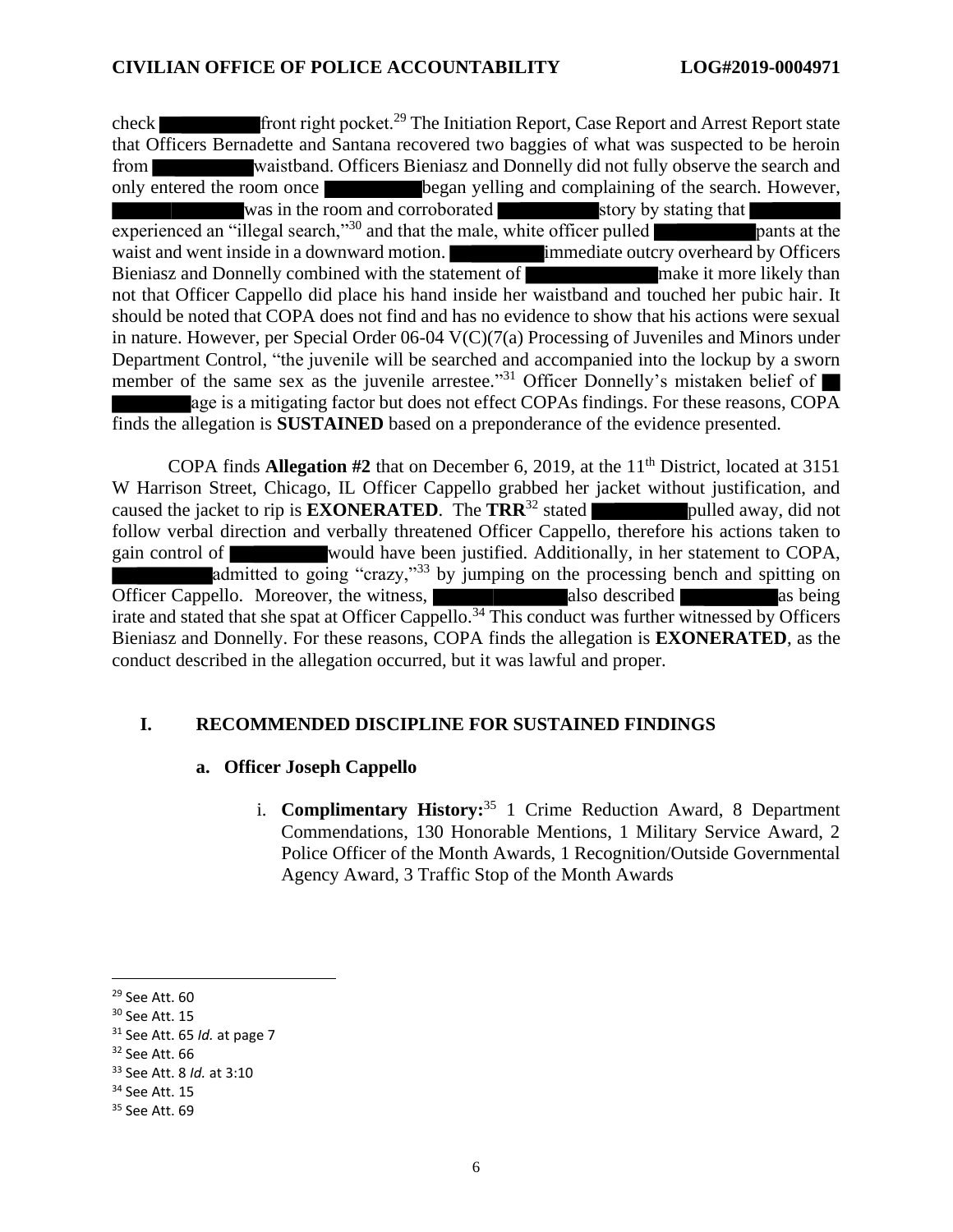**ii. Disciplinary History:<sup>36</sup>** 1 Spar 2020 Preventable Accident

# **b. Recommended Penalty by Allegation**

**i. Allegation No. 1:** 30-day Suspension

Officer Cappello mistakenly believed was 18-years-old at the time of this incident. Although this belief appears to have been a genuine mistake, Officer Cappello should have taken better care to obtain her correct age prior to the search, as he knew her age was in dispute. Therefore, COPA recommends a 30-day suspension for this incident and training.

Approved:

\_\_\_\_\_\_\_\_\_ \_\_\_\_\_\_\_\_\_\_\_\_\_\_\_\_\_\_\_\_\_\_\_\_\_\_\_\_\_\_\_\_\_\_ 1/22/2021

Date

Andrea Kersten *Chief of Investigative Operations* 

<sup>36</sup> See Att. 70